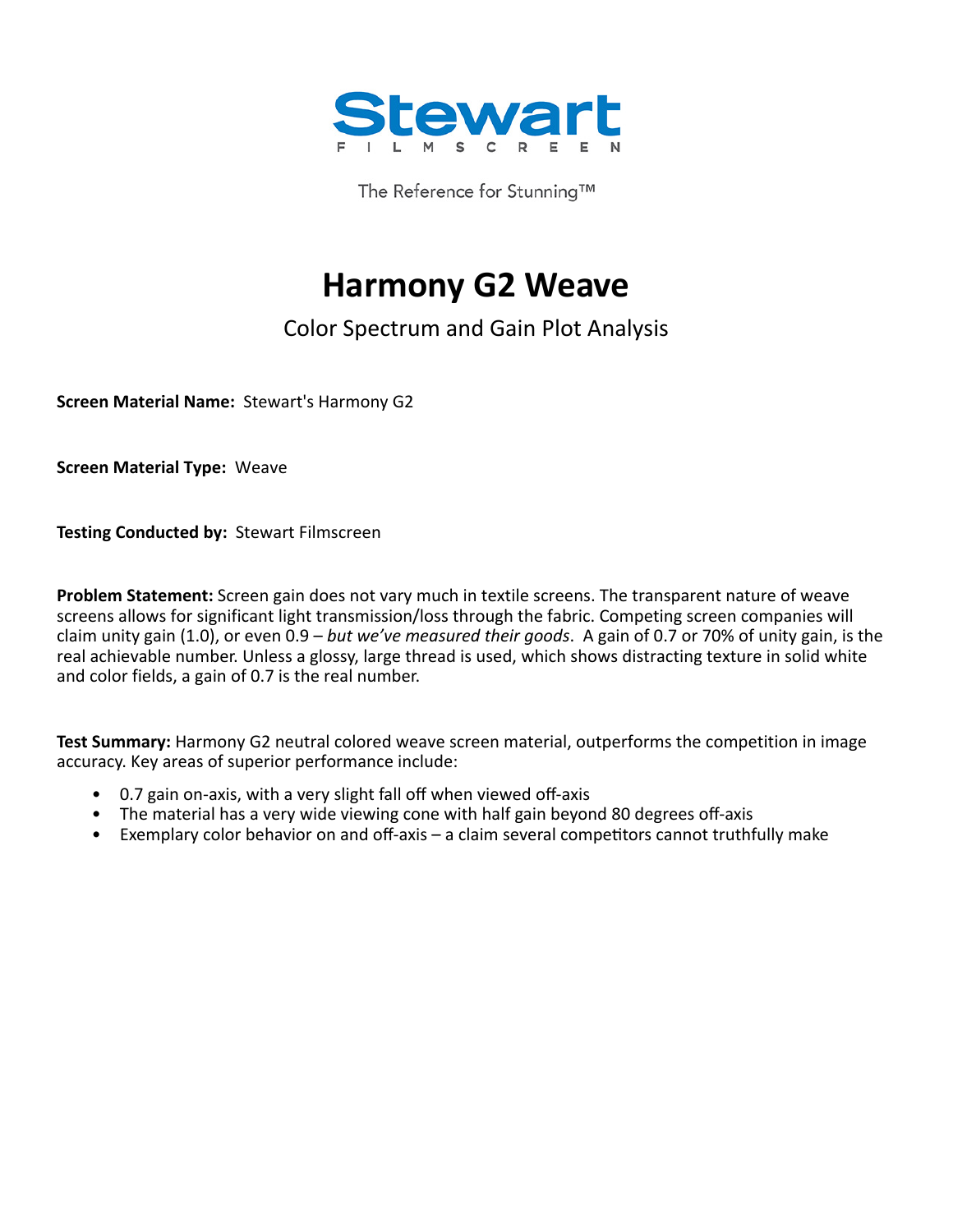### **Graph 1**

#### **Color Spectrum Analysis**

#### **(Calibrated White Standard vs. Stewart's Harmony G2 vs. Leading Competitor)**



#### **Graph Details**

- X axis shows reflectance color measurements (%R)
- Y axis shows wavelengths of visible light in nanometers (nm) the range limit of visible light for humans is 400 nm to 700 nm
- Many weaves have the characteristic "blue bump" which is prevalent in many competitors' woven screen fabrics
- Harmony G2 does *not* skew blue

#### **Conclusion**

- **Whites will look punchy when they skew blue, but other colors will suffer as the spectral fidelity is compromised. Skin tones can look gray. The color of grass is not the expected shade of green. The color of cars looks a bit odd, etc.**
- **When primary colors are off, and attempts are made to digitally correct them, the secondary colors become affected. For instance, the blues might improve with digital color correction, but the greens and violets can suffer as a result of color correcting the blue.**
- **In developing Stewart's new weave material, we went further by locating a preferred neutral-colored thread to produce perfect neutrality for primary and secondary color reproduction.**
- **Stewart goes the extra mile to find the** *right* **yarn and determine the best way to make the fabric to produce an exceptional weave screen — resulting in superior visual and acoustic performance.**